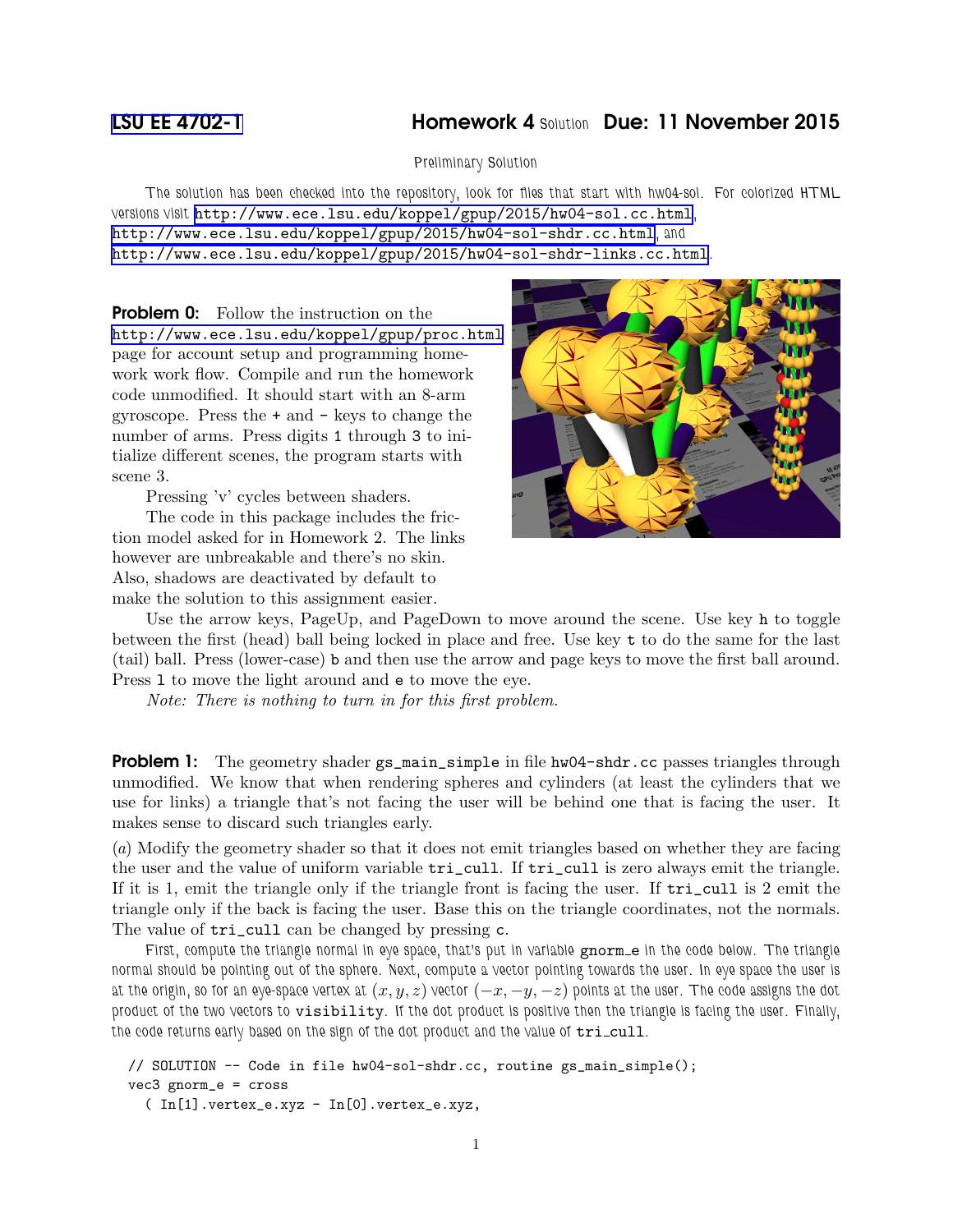```
In [2].vertex_e.xyz - In [1].vertex_e.xyz );
vec3 to_user = -In[0].vertex_e.xyz;
float visibility = dot( gnorm_e, to_user );
if ( tri\_call == 1 && visibility < 0 ) return;
if ( tri\_call == 2 && visibility > 0 ) return;
```
(b) Estimate the amount of work saved. Use the following symbols: Let  $c_v$ ,  $c_g$ , and  $c_f$  be the amount of work done by an invocation of the vertex, geometry, and fragment shaders respectively. For example, if we rendered one triangle covering 22 pixels the total work would be  $3c_v + c_q + 22c_f$ units. For your answer let  $n_t$  denote the number of triangles, and make reasonable choices for other quantities.

Work is saved because we only have to render one half or less of the sphere or cylinder. Since we are culling triangles in the geometry shader we are reducing the amount of work in the fragment shader (since it's after the geometry shader), but we aren't reducing the amount of work performed by the vertex shader (since it's before the geometry shader). We are actually creating more work for the geometry shader since it needs to test whether to cull a triangle.

To determine how much work is saved we need to know the average number of fragments per triangle. Let  $n_f$ denote the average number of fragments per triangle. Without culling the fragment shader will be invoked  $n_t n_f$  times, performing  $n_t n_f c_f$  work. Assuming that we cull half the triangles (which is conservative–we'll usually cull more) and that the average number of fragments per triangle is the same on culled triangles (which is a little unfair, there will usually be less since they are farther away) the amount of work saved for the will be  $\frac{1}{2}n_t n_f c_f.$ 

To see how much of a performance impact that has we need to look at the other shaders. With or without culling the amount of work done by the vertex shader is  $n_t c_v$ , assuming that triangle strips are used and ignoring the two-vertex startup per sphere. The geometry shader does a little more work to check whether a triangle can be culled, but if a triangle is culled it does less work. Assume that overall, the amount of work does not change. Then the work done is  $n_t c_g$  with or without culling.

The absolute amount of work saved is  $\frac{1}{2}n_t n_f c_f$ . The speedup with culling (the time without culling divided by the time with culling) is given by

$$
\frac{n_t c_v + n_t c_g + \frac{1}{2} n_t n_f c_f}{n_t c_v + n_t c_g + n_t n_f c_f}.
$$

If  $n_f c_f$  is large compared to  $c_v$  and  $c_g$  a substantial amount of work will be saved.

(c) Try to determine actual values for  $c_v$ ,  $c_g$ , and  $c_f$  by running your code. Pause the simulation to make sure the physics isn't hogging CPU. The number of vertices is shown on the green text near the top, the total number is at the end of the line. Triangle strips are used for both the balls and the links. Pressing the + and - keys when setup 3 is visible will change the number of arms on the gyroscope, use this to vary the number of balls and links.

**Problem 2:** The instance shader code rendering links shows all links the same color.

(a) Modify the shaders in hw04-shdr-links.cc so that that the fragment shader obtains the color using a value based on glVertex\_ID rather than reading the color itself from on of its inputs. Only the vertex shader has access to glVertex\_ID, define shader inputs and outputs as needed to send its value to the fragment shader.

Modify other shaders in this file consistently to remove the old code passing color data through the pipeline.

Note: The original version of the problem was to use pre-defined fragment shader variable glVertex\_ID. As a student pointed out, there is no such variable in the fragment shader.

In the unmodified code, color travels from the CPU, through the fragment shader, geometry shader, and finally reaching the fragment shader where it is used. It is unmodified in its journey from CPU to fragment shader, meaning that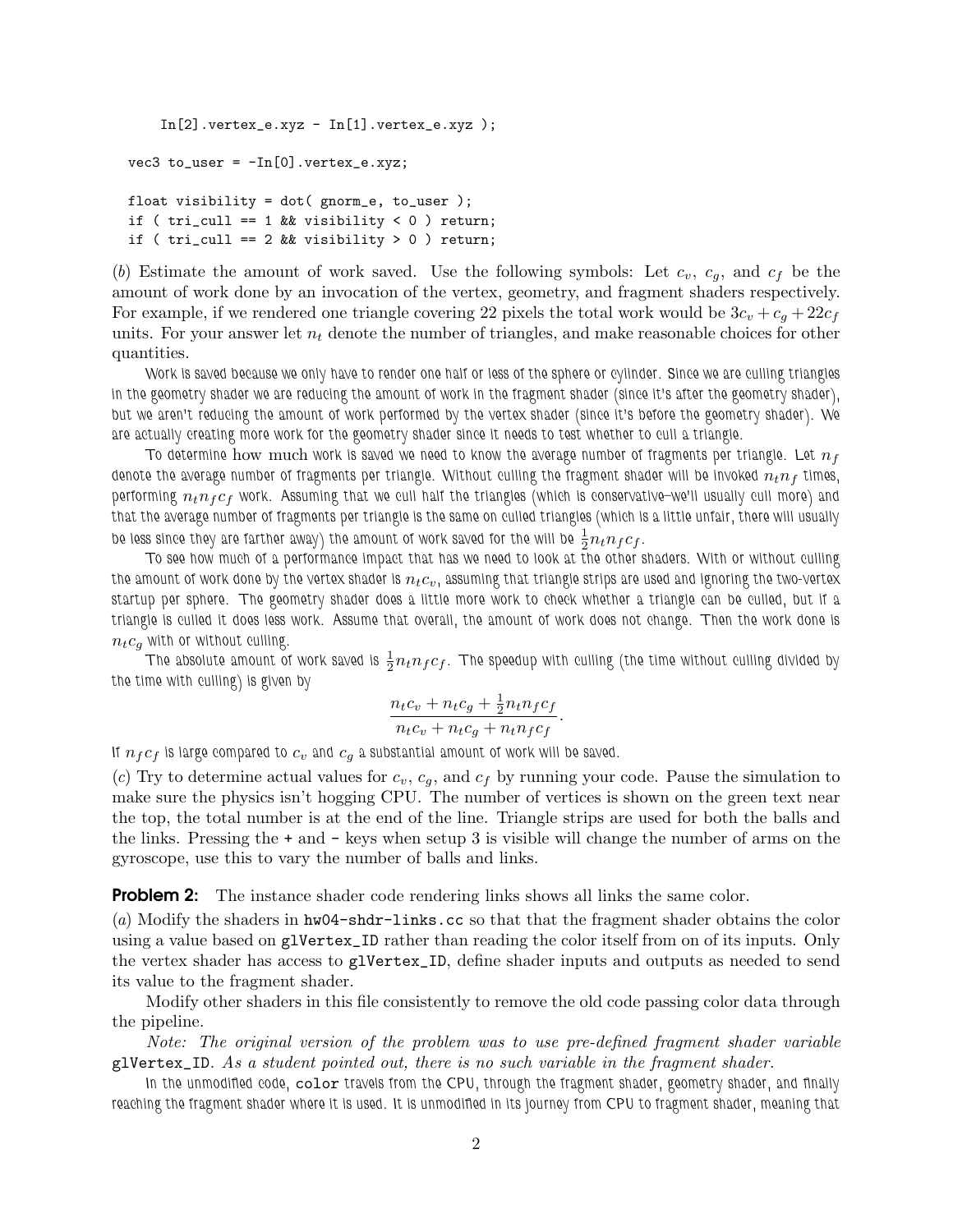the vertex and geometry shader pass its value unmodified. The color is type vec4, which is 16 bytes. In our solution, rather than passing a 16-byte color through the pipeline we'll pass a 4-byte vertex ID (sort of a link number) through the pipeline, and have the fragment shader look up the color values from an array using the vertex ID as an array index.

To implement this we need to modify both the CPU code, in hw04.cc, and the shader code, in hw04-shdrlinks.cc. (In the solution those file names are hw04-sol.cc and hw04-sol-shdr-links.cc.)

In the shader code interface blocks all occurrences of vec4 color are replaced with int vtx\_id. For example,

```
// Interface block for vertex shader output / geometry shader input.
out Data_to_GS {
 ivec2 indices;
 /// SOLUTION -- Problem 2
 // Replace vec4 color with int vtx_id;
 // vec4 color;
```
int vtx\_id;

};

Similar changes would be made to the other interface blocks. The solution above shows vec4 color commented out. In real life we would just delete the line and rely on the repositories diff function to tell us what was there before.

In the vertex shader we need to assign  $vtx_id$ , and in the fragment shader we need to use it. The changed routines are shown below.

```
void vs_main() {
 indices = gl_Vertex;
 vtx_id = gl_VertexID;
}
void fs_main() {
 /// SOLUTION -- Problem 2
 // Use vtx_id to retrieve color.
 //
 vec4 color = links_color[vtx_id];
 gl_FragColor = generic_lighting(vertex_e, color, normalize(normal_e));
 gl_FragDepth = gl_FragCoord.z;
}
```
The code above reads the color from array links\_color, which is a buffer object. In the shader code we need to declare the array, providing the data type (vec4) and also a binding point (3). The interface block name, Links\_Color is ignored in this code.

```
/// SOLUTION -- Problem 2
layout ( binding = 3 ) buffer Links_Color { vec4 links_color[]; };
```
In the CPU code we need to create a buffer object for the colors, prepare an array of link colors, copy the array to the buffer object, and then bind the buffer object to binding point 3 (the number used in the layout declaration above). The added code is shown below with surrounding code removed. In other words the additions below are in the declaration of the World class and in routine render\_objects.

```
// In class World declare buffer object name, and array for colors.
//
GLuint links_color_bo;
pColor *links_color;
```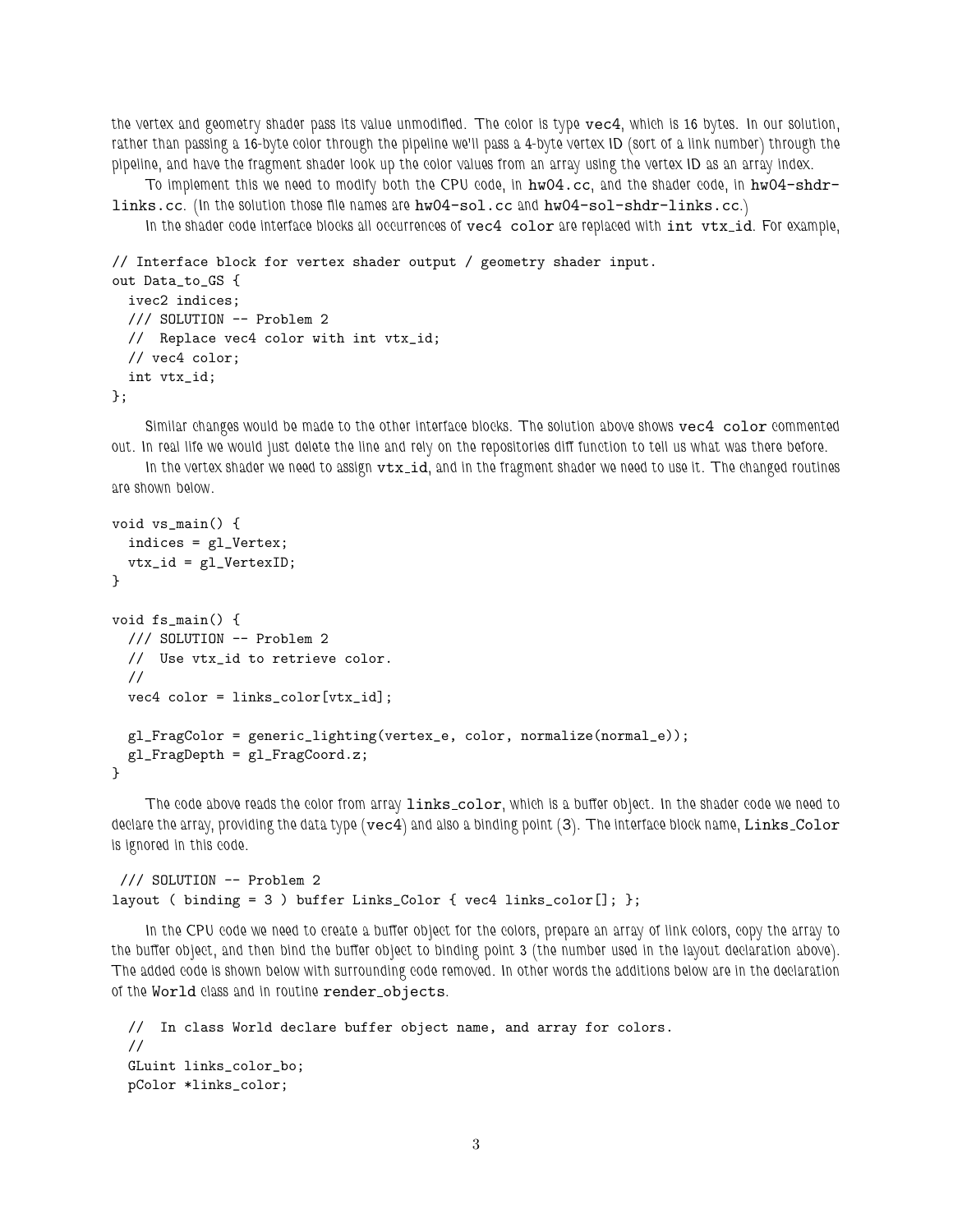```
// In World::render_objects: Just once, generate a buffer object name.
glGenBuffers(1,&links_color_bo);
// In World::render_objects: Whenever more space is needed, allocate.
delete links_color;
links_color = new pColor[links_size];
// In World::render_objects: Whenever links change, update color array.
if ( link_change ) for ( LIter link(links); link; ) {
  links_indices[link].x = link->ball1->idx;
  links_indices[link].y = link->ball2->idx;
  links_color[link] = link->color; /// SOLUTION -- Problem 2
}
// In World::render_objects: Whenever links change, update buffer object.
glBindBuffer(GL_ARRAY_BUFFER,links_color_bo);
glBufferData
  (GL_ARRAY_BUFFER,
  links.size() * sizeof(links_color[0]), // Amount of data (bytes) to copy.
  links_color,
  GL_STATIC_DRAW); // Hint about who, when, how accessed.
// In World::render_objects:
// Just before rendering pass, bind buffer object to point 3.
glBindBufferBase(GL_SHADER_STORAGE_BUFFER,3,links_color_bo);
```
Possible test question: Describe what would happen if each change above (in the solution) were omitted. In particular indicate whether it would be a compile error, a runtime error, or just a wrong answer. For example, if the declaration GLuint links\_color\_bo were omitted there would be a compile error.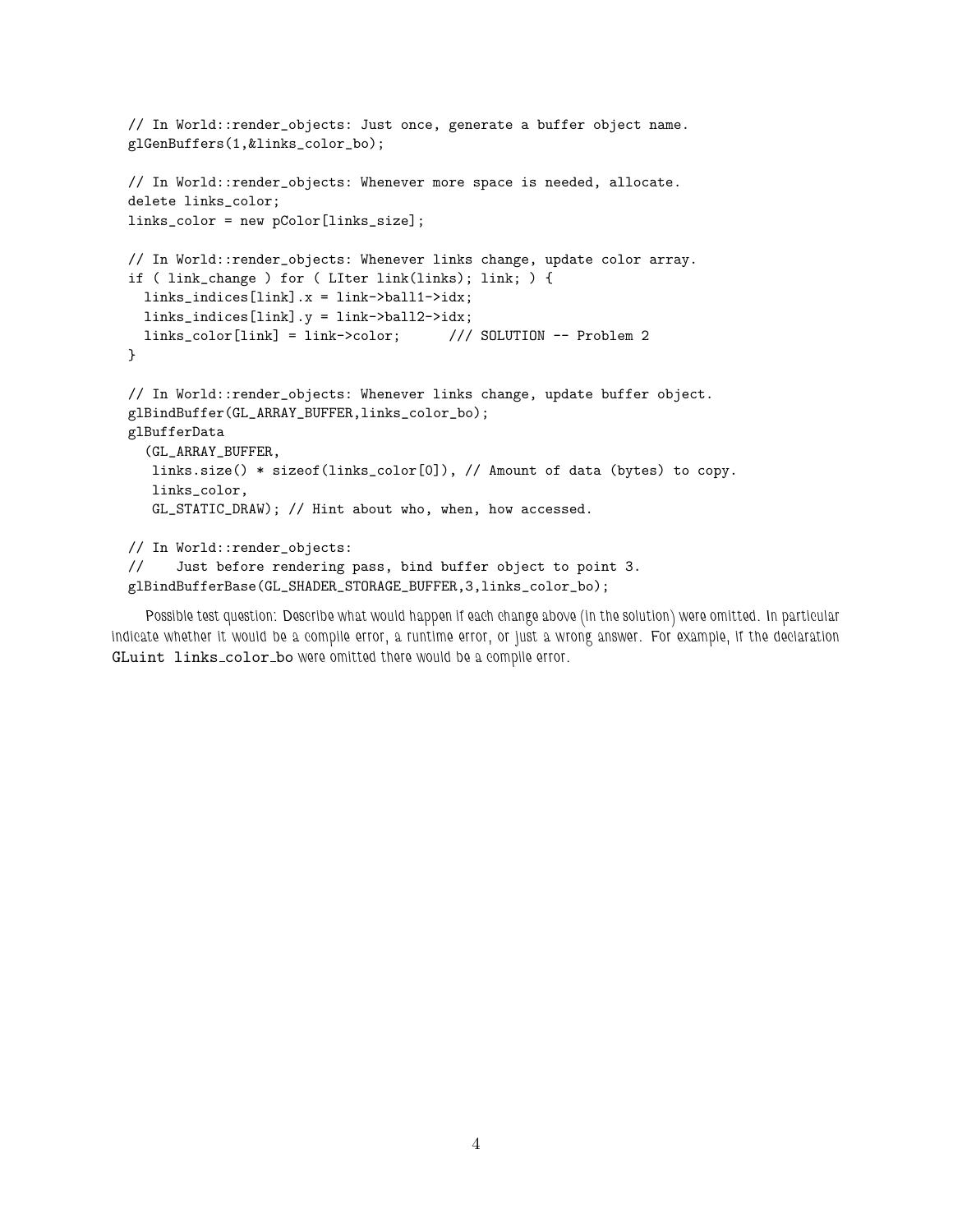**Problem 3:** Modify gs\_main\_simple so that it can emit a second triangle that looks like it is being peeled off a moving sphere by the rushing air. The second triangle should be the same shape as the original triangle and should share one edge with the original triangle. See the illustration at the beginning of this assignment. The choice of shared edge and the angle of the triangle should be based in some way on the velocity of the ball.

There are three parts to this solution: getting velocity values to the shader, identifying the shared edge (the one that remains on the surface of the sphere, and determining a position for the free vertex.

The changes needed to get the ball velocity to the shader are similar to the changes needed to get link colors to the shader in the previous problem. About the only significant difference is that when we rendered links, each link was rendered as a point (the geometry shader converted the "point" into a cylinder), and so the vertex ID could be used to lookup the color. Spheres are rendered using an instanced draw. For an instanced draw the vertex ID indicates a point on the sphere's surface, while the primitive ID indicates which sphere is being rendered. Therefore will use the primitive ID to look up velocity.

The bulk of the solution is in routine gs\_pee1, which is called by gs main simple. Routine gs main simple calls gs\_peel before it renders a triangle on the sphere surface. If gs\_peel returns true it means that it has emitted a peeled triangle, in which case gs\_main\_simple omits the original triangle colored red. Otherwise, gs\_main\_simple omits the original triangle colored yellow.



Routine gs\_peel identifies the shared edge by finding the triangle vertex that's furthest downstream of the direction of motion. That's done by taking the dot product of each vertex with the velocity vector and choosing the smallest value (see the illustration above). (To get a feel for how this works consider velocity vector  $v = [-2.1, 0, 0]$ . The dot product of v with coordinate  $[x, y, z]$  is  $-2.1x$ . The vertex with the largest x component is the furthest downstream.) Since eye-space vertex coordinates are available, the object-space velocity vector read from the array, velo, is converted to eye space coordinates,  $vel_e$ . All of that is done by the simplified code below:

```
vec3 vel_o = balls_velocity[In[0].inst_id].xyz;
vec3 vel_e = gl_NormalMatrix * vel_o;
float upstr_amt[3];
for ( int i=0; i<3; i++ ) upstr_amt[i] = dot(In[i].vertex_e.xyz,vel_e);int min01 = upstr_amt[0] < upstr_amt[1] ? 0 : 1;
int free_i = upstr_amt[min01] < upstr_amt[2] ? min01 : 2;
// Get the indices of the other two vertices.
int a0 = ( free_i + 1 ) % 3;
int a1 = ( free_i + 2 ) % 3;
vec3 p_0 = In[a0].vertex_e.xyz;vec3 p_1 = In[a1].vertex_e.xyz;vec3 p_f = In[free_i].vertex_e.xyz;
```